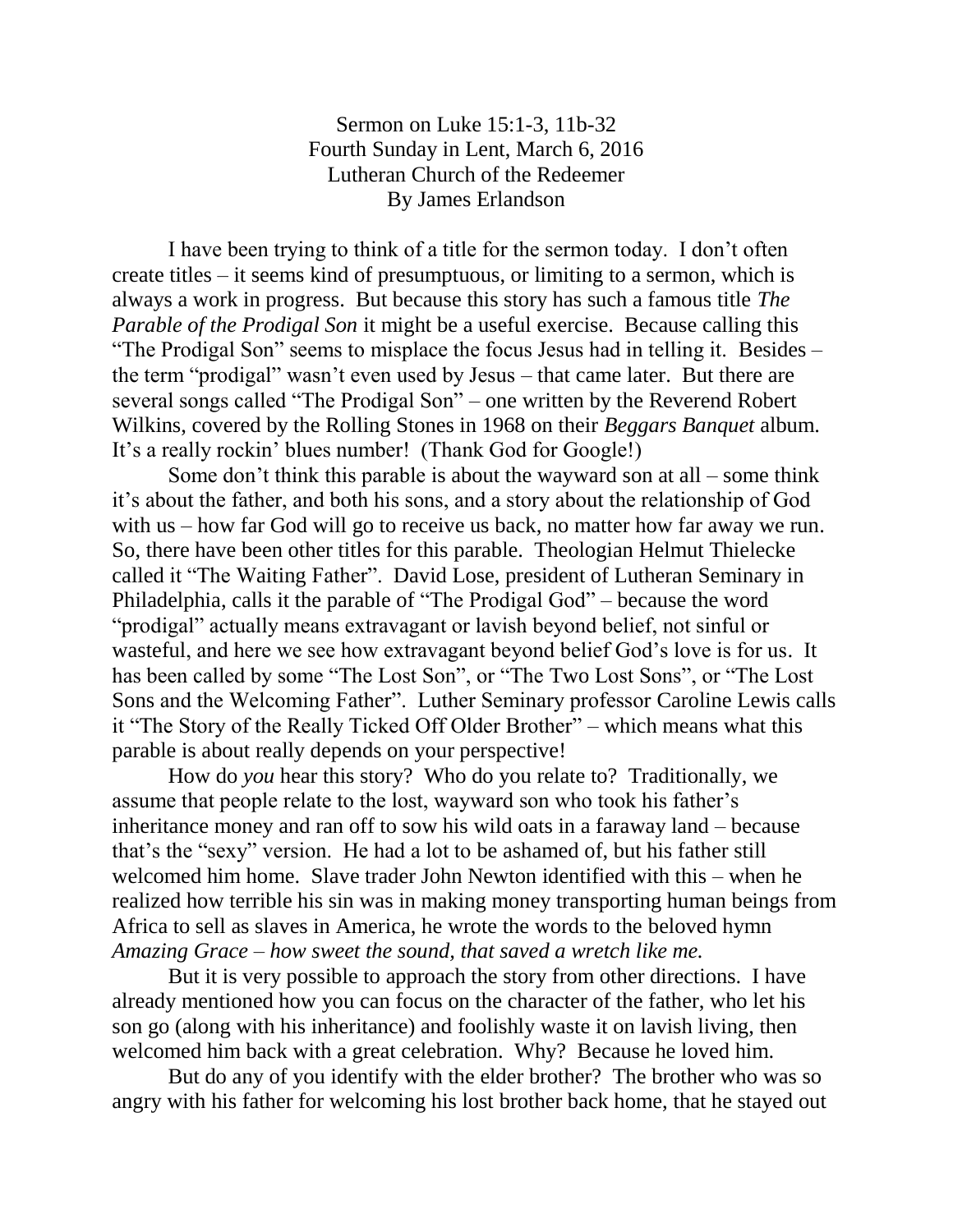in the field, sulking and bitterly tending the crops, and refused to come to the party? If we're honest, maybe that's who many of us identify with, especially if we have been "responsible" in our lives, doing our duty to God, family, and country. We don't understand how our sinful younger siblings can get off so "scot free" – not even a reprimand from the old man! It's just not fair! Whatever happened to "tough love"? (It makes you wonder, that maybe the dad should have asked his older son that if he had only known how easy it was to come back, that he could have just gone off himself to "live it up" and have some fun for once?) I don't know, but the older brother sure felt "superior" to that wayward youth who came home in shame, only to be welcomed home. And that's what made him so mad. And so, there is often part of us that feels resentful over those who have left, or never bothered with the church, and show up much later, but are welcomed and received warmly – when *they should have known better!* Maybe should pay a bit of a price for that welcome! Because it's not fair – and we don't rest our hopes on *grace* nearly as much as we rest them on what is *fair!* (To be sure, most people don't even know what grace is, especially when they haven't knowingly experienced it, but everyone – the smallest child – knows what *fair* is!

For some of us in the Church, this depending more on what is "fair" rather than on "grace" is most certainly true – even when we're Lutherans, and we should know better! We say we are *saved by grace* but we really talk more about what is *fair.* We know exactly what is not "fair" in our life's experience ("it's not fair that I'm not paid better, or didn't get that job, or that I'm not appreciated like I should be"), but if and when something good happens, it's our "just reward" and seldom recognized as "grace"! And isn't there a saying that goes *life isn't fair?* We tell that to other people when they are disappointed by life's hard knocks, but it never works for us! Life ain't fair – isn't that the truth? That's the older brother in us.

So we might complain just a little bit when we think of how faithful we have been, worshiping faithfully over the years at Redeemer, staying here in the central city, in a neighborhood called Rondo, even when other people we know are enjoying life beyond their means in that far country called "the suburbs". When we see their church's grow in numbers and wealth, while our numbers decline and we find more things needing repair in our building – we think it's *not fair!* We have been faithful and responsible to our calling to our mission in the city, so we should be more appreciated – right? Where's the party God holds for us? Well? Once again, it all depends on your perspective! To a congregation trying to get started without a building, worshiping in a storefront, what we have looks pretty darned good! It's a great treasure we have, without realizing it.

And when we Lutherans commiserate about our declining numbers and prestige, and begin to grumble that "the church isn't what it used to be", we should remind ourselves of our baptism, that *we have already received* the ring, the robe,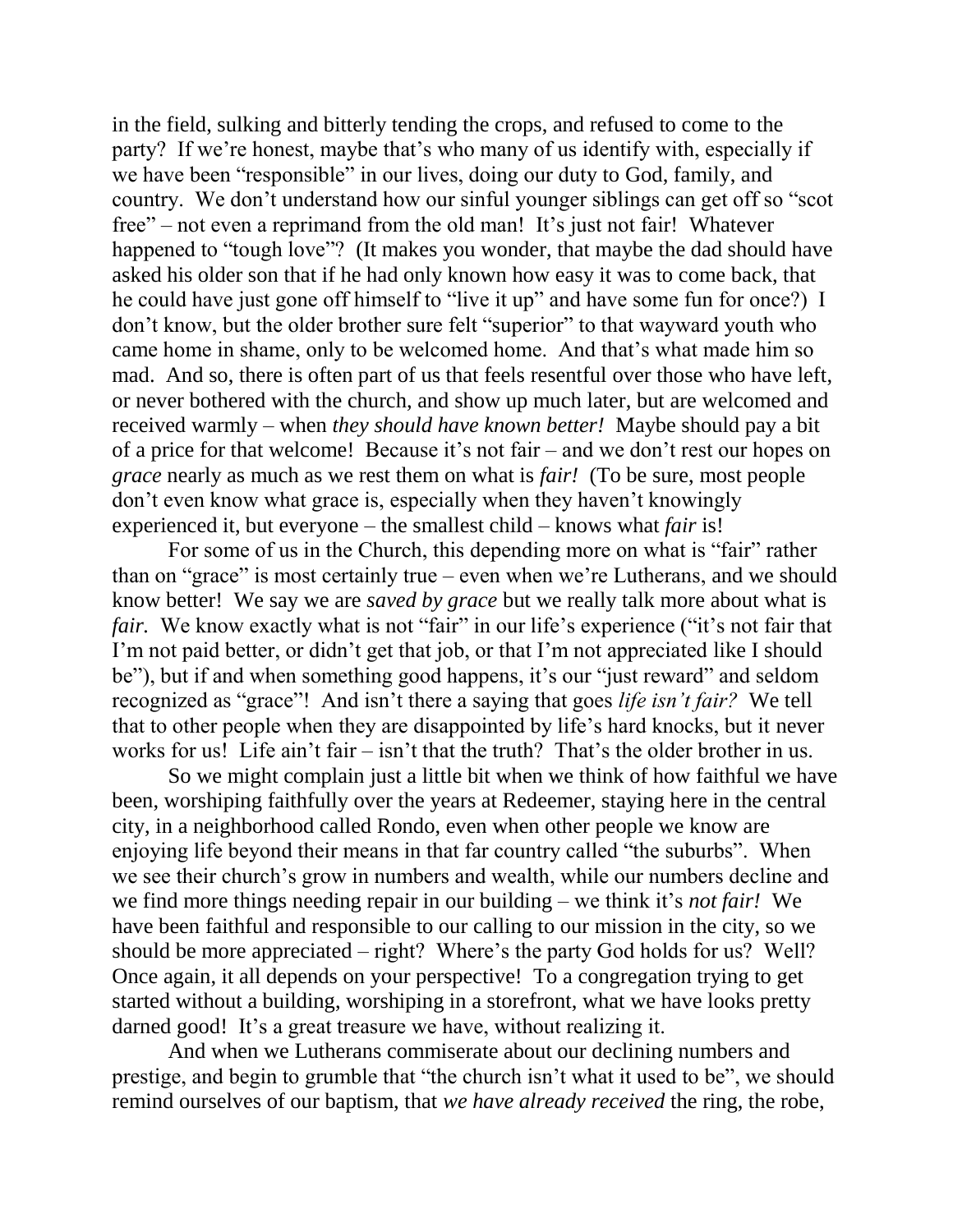and the fatted calf. For we are baptized, we are called children of God, and we have received the sign of the cross in water or in oil traced on our foreheads, a sign that God's love for us lasts forever! Actually, we all are the treasure – not this building!

So I'm beginning to think that in this parable we see the ongoing tension of what is going on inside us all the time, as we see ourselves sometimes in ALL of the characters! Sometimes we feel like the younger son, who wants to get on with life and not be held down, to take our inheritance and experience life as we hope it will be. Then, find out that it's not one big party of fun and games, and we are ashamed, as we disappoint ourselves and those we love, and have to swallow our pride and come back home, seeking forgiveness. Can you identify with the moment when the younger son "comes to himself", and realizes what he has done, and how far he has fallen? It's called growing up, and discovering what you have done, and deciding to take responsibility, and own up to it. This can be a great lesson in humility – and I hope that each one of you has that experience, and follows through with repentance to God and to other human beings – I have! – for there is nothing like receiving forgiveness, and coming back home to God.

But in the story we also see the resentment that is possible within us when we see somebody else receive that forgiveness and grace – we think, undeserved! That side of us is just as "lost" as that infamous "prodigal" son! Have you ever been so steeped in responsibility and your own sense of "worthiness" that you can't see the need for empathy and grace for another person? I think this happens most often in religion and in politics – we see it all the time in political debates and hear it in stump speeches during campaigns, but we also hear it in church kitchens, at coffee, and even from church pulpits on Sunday mornings sometimes! That's when we *blame others* for falling short, and fail to see in ourselves similar failings. It's when we complain about the speck in our neighbor's eye, and don't see the log in our own (a little saying that Jesus was fond of using with his disciples!). Sometimes we get a little *self-righteous* in church, when we think or talk about those who "just don't get it" – like we do. When we talk about it, that's when it is called *gossip*. And we've all done it – because we enjoy it so much! Come on, admit it – it's *fun* to talk about other people – that's why we do it. But just remember, it hurts like hell when somebody else talks about you. So we had better come to our senses, just like the father in the story advised his oldest son, and come to the party for our little brothers (or sisters) when they mess up, and fess up! Because when we refuse to receive them, out of stubborn pride, we mess  $up - and$ need to fess up ourselves!

So, Jesus offers us all a new model in that welcoming father in the story, who waited so patiently for his son to come to his senses and come home. It's possible that he might never have come home, which was a realistic worry. The